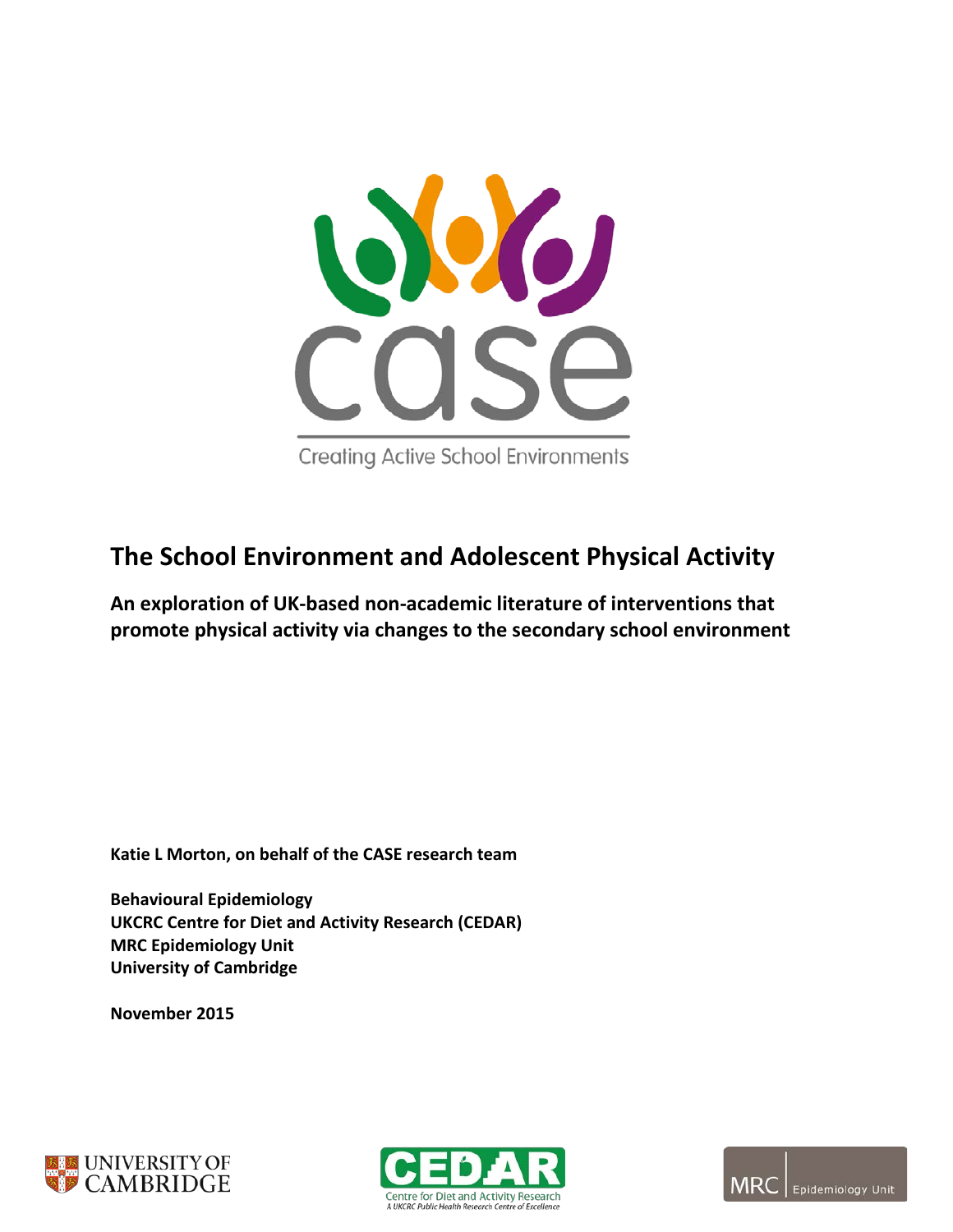# **Contents**

This report is independent research commissioned and funded by the department of health policy research programme (Opportunities within the school environment to shift the distribution of activity intensity in adolescents, PR-R5-0213-25001). The views expressed in this publication are those of the author(s) and not necessarily those of the department of health.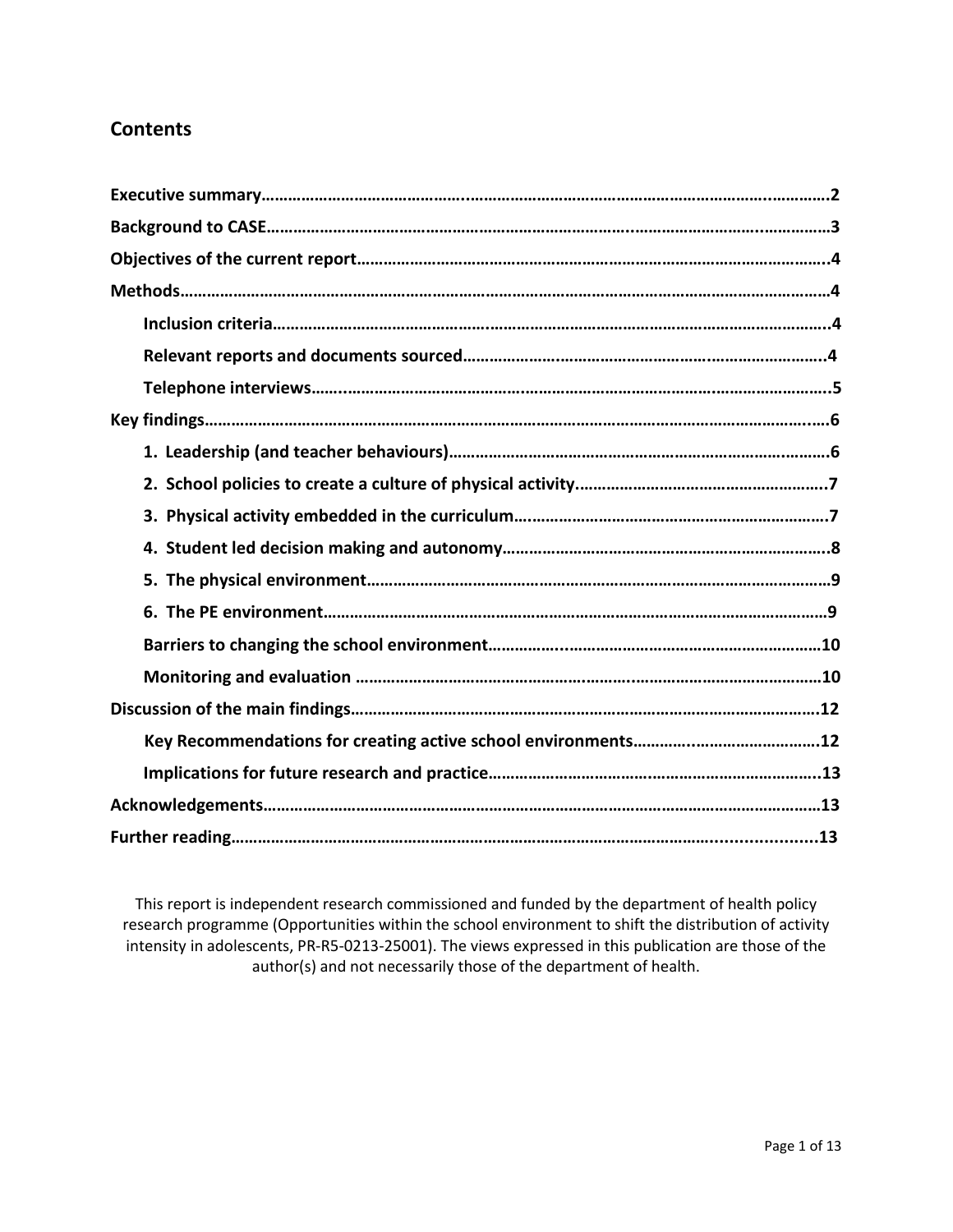#### **Executive summary**

The Creating Active School Environments (CASE) project aims to find ways to help adolescents be more active and sit less within the school environment. This is in line with the Department of Health and Public Health England physical activity policies and the overall government goal that good schools are active promoters of their students' health.

As part of the CASE programme of research we explored the UK-based non-academic literature relating to school-based interventions and programmes that have attempted to modify the school environment (including physical, social and policy features) in order to increase physical activity and/or reduce sedentary behaviours in adolescent populations. We also conducted a small number of telephone interviews with individuals from organisations involved in implementing these sorts of initiatives.

This report is not intended as an exhaustive review of the evidence. It provides examples of interventions and programmes from across the UK that target features of the secondary school environment that do not form published journal articles. In this report we present examples of various interventions and programmes and also key recommendations for creating active school environments.

Several detailed and useful frameworks and guidance documents exist that outline how schools can promote physical activity (in addition to health and well-being overall) via changes to their wider school environment. However, there remain very few evaluations of these sorts of initiatives in secondary schools.

Most initiatives targeting the school environment have focused on extracurricular physical activity policies and PE initiatives. Making successful changes to the wider school environment involved consulting with students and allowing them to design and lead initiatives. Furthermore, changing the school culture is essential, which is done by making physical activity a priority and having the whole school involved in planning and implementation – for this, effective leadership is key. There are very limited examples of changes to the physical environment and none that have targeted classroom features (e.g., active lessons, standing desks etc.).

A lack of funding for research and complex (and tailored) interventions that are unique to each school are the key challenges to rigorous evaluation. Recommendations include more rigorous evaluations that include process evaluations (i.e., was the intervention implemented as intended) and outcomes that go beyond simply numbers of students participating in an activity to include broader outcomes such as well-being (for students and staff), attendance and attainment.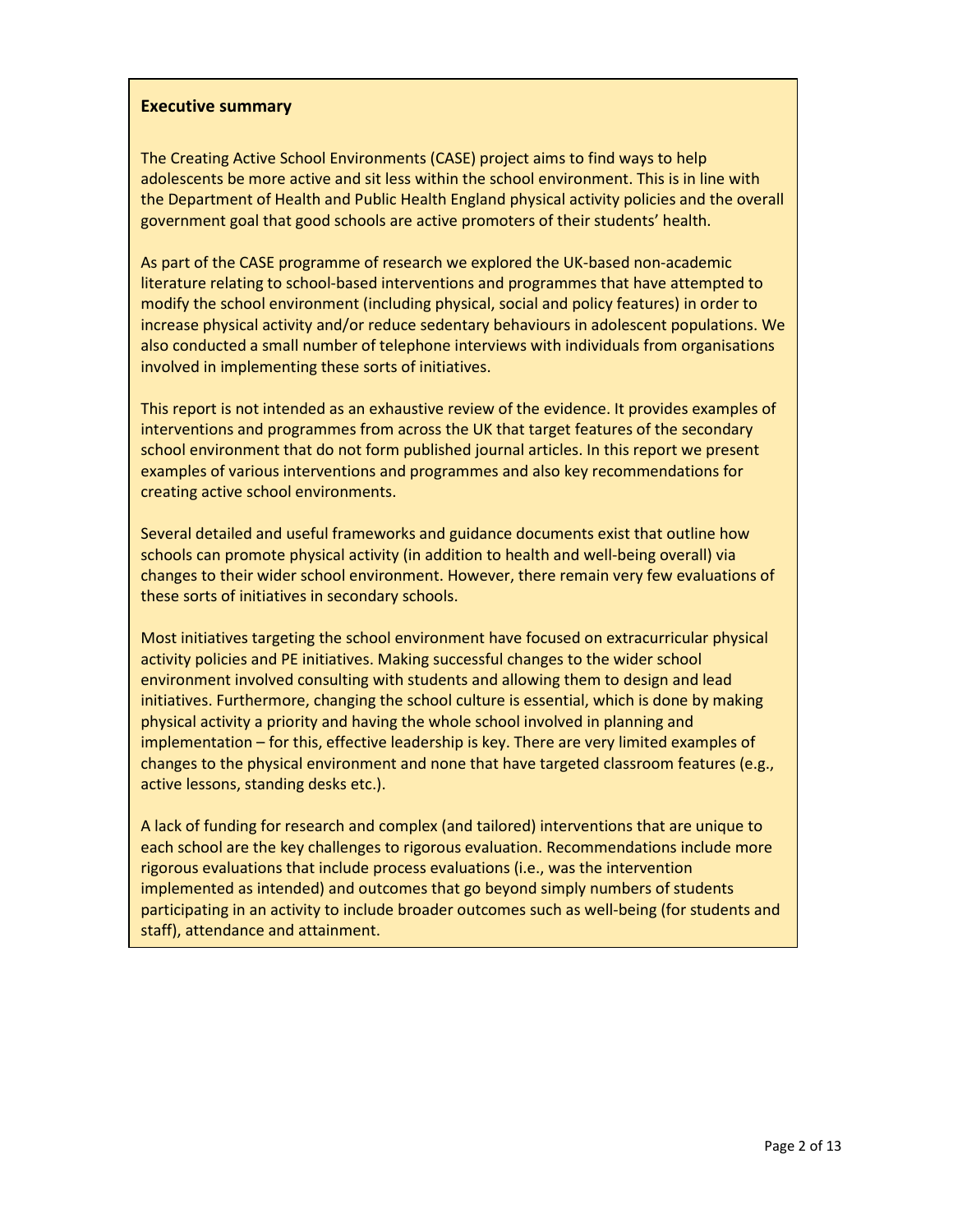# **Background to CASE**

Doing more physical activity (PA) and sitting less is important for health and well-being in young people. However, many are not active for the government-recommended time of 60 minutes per day, and they also sit for long periods. This unhealthy lifestyle is partly influenced by the school environment.

The potential of the secondary school environment to improve students' PA is not well understood. The environment includes a school's physical (e.g., classroom design and outside space), social (e.g., the school's culture relating to PA, teacher behaviours) and policy (e.g. rules about PA, uniform policies) features.

The Creating Active School Environments (CASE) project [\(http://www.cedar.iph.cam.ac.uk/case/\)](http://www.cedar.iph.cam.ac.uk/case/) aims to identify how the school environment might best influence young people's activity behaviour. This 3-year project, funded by the [Department of Health Policy Research Program,](http://www.prp-ccf.org.uk/) aims to increase our understanding of how secondary schools can help young people move more and sit less throughout the school day. It will help us find out what strategies would be most effective, acceptable and provide the best value for money.



The CASE project will achieve its objectives by:

• Identifying novel intervention strategies by reviewing the existing literature and analysing existing data from open access resources;

• Including students, teachers, parents/carers, commissioners and other experts in prioritising promising interventions;

• Testing the acceptability and feasibility of 2 interventions. This will involve implementing an intervention and examining user experiences as well as activity and academic-related outcomes (including class behaviour and concentration).

This work will identify new ways in which schools can promote health across the school day and environment (beyond PE). This could result in positive changes in activity, well-being, academic engagement, and broader social development in large groups of adolescents.

As part of the CASE project, we have conducted an extensive review of the published evidence focusing on the school environment and adolescent PA and sedentary behaviour (Morton et al; forthcoming in *Obesity Reviews*). However, the inclusion of non-academic ('grey') literature within the CASE project is essential for minimizing the potential effects of publication bias, as published studies alone cannot be assumed to be an accurate representation of the whole evidence base.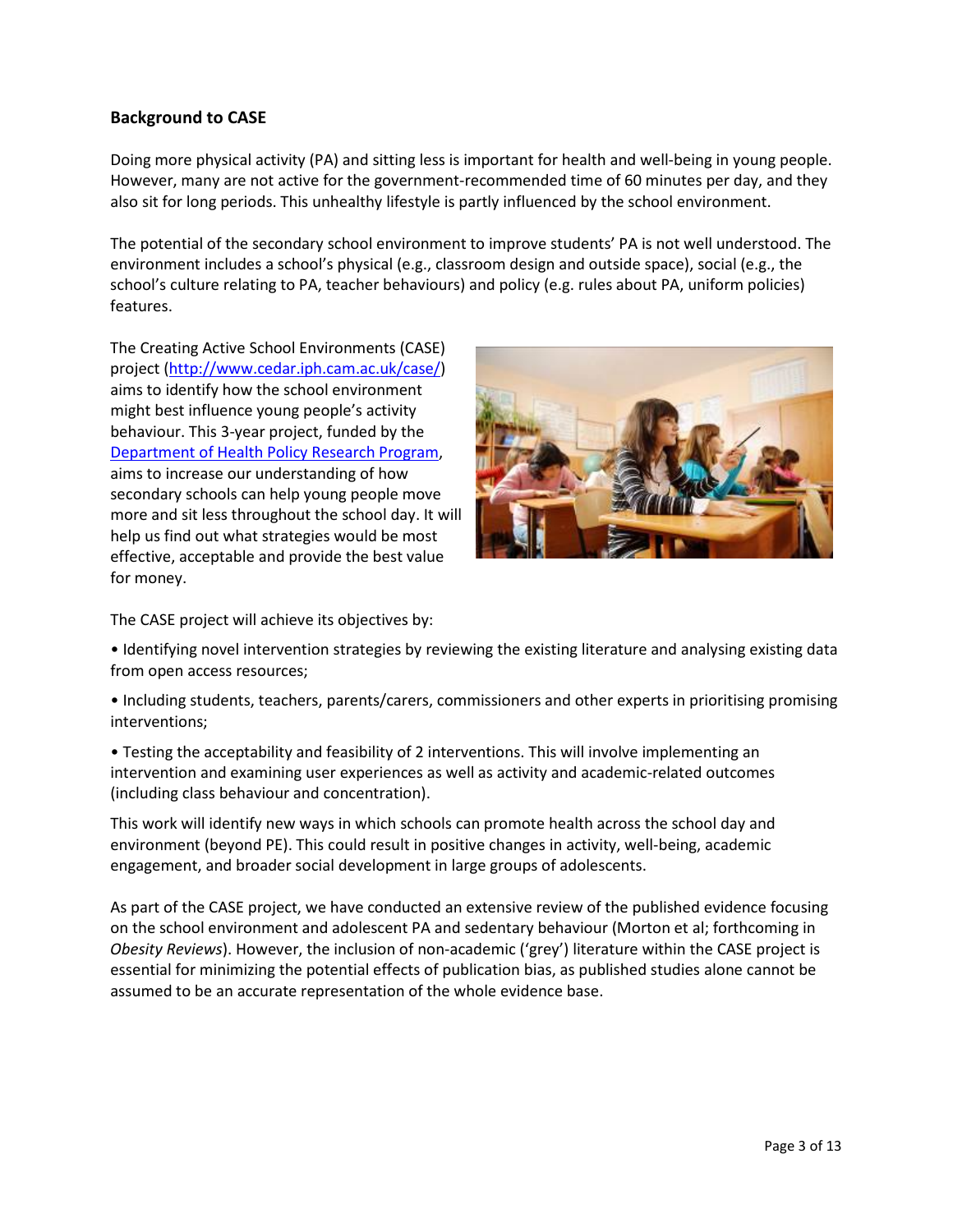# **Objectives of the current report**

This report will provide substantial additional information to the systematic review of published studies (see Morton et al., in press, *Obesity Reviews*), enabling us to identify a broader range of intervention possibilities potentially suitable for implementation in UK secondary schools.

This report is not intended as an exhaustive review of the non-academic evidence. It provides examples of interventions and programmes from across the UK that target features of the school environment. It aims to give examples and provide recommendations to guide and facilitate our CASE research programme.

# **Methods**

- **1.** A list of relevant 'experts' was created with help from the CASE strategic advisory group. This included academics who publish in this field, along with UK-based charities and local authorities who could provide information on any interventions or programmes that have been implemented.
- **2.** Webpages relating to the aforementioned list of experts were reviewed in order to source any publically available reports/documents.
- **3.** Experts were contacted by email to ask if they had additional evaluations or reports (including ones that are not publically available online) relating to relevant programmes (see the *inclusion criteria* below) and asked to send any relevant reports to the CASE research team.
- **4.** A snowball sampling strategy was utilised whereby individuals who were contacted were asked to highlight any other individuals or groups who might be able to inform us about relevant school environment-focused interventions or programmes that have occurred in the UK.

#### *Inclusion criteria*

The documents and reports must:

- Outline intervention(s)/programme(s) that focus on the secondary school environment (physical, social and/or policy environment)
- Outline intervention(s)/programme(s) that focus on adolescent PA or sedentary behaviour.
- Include examples from UK secondary school(s)
- Report received between March-June 2015 (could be published at any date).

#### *Relevant reports and documents sourced*

In total, 24 documents /reports were sent to the CASE research team. Following a process of screening these based on the inclusion criteria outlined above, 10 reports were included in the current report:

- Designed to Move: Active Schools, British Heart Foundation National Centre and Nike, 2015 <http://www.designedtomove.org/resources/active-schools>
- School Sport: Workforce and School Sport Club Development Evaluation, Sport Industry Research Centre, 2014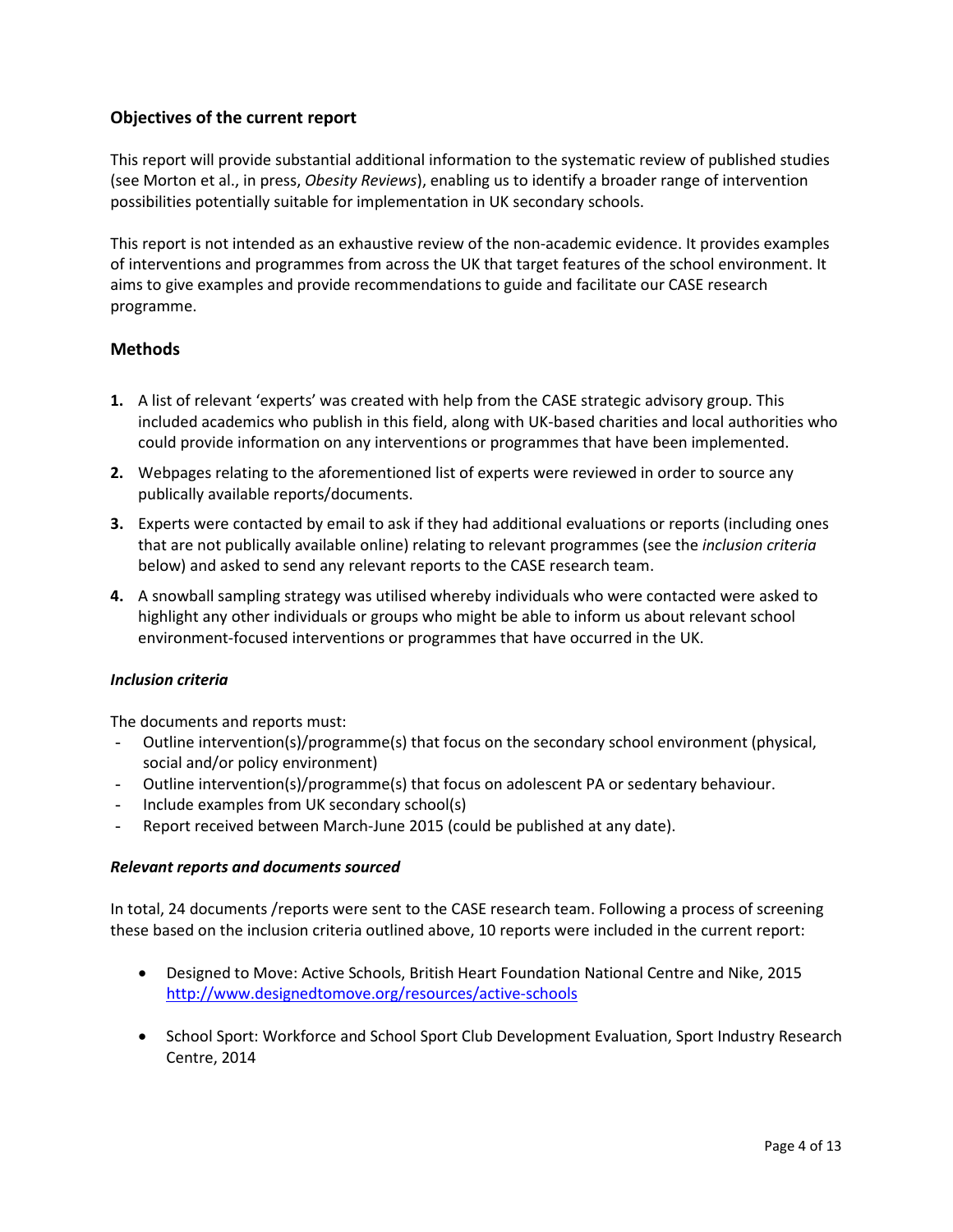- Young Ambassadors Programme: Final evaluation report, RM Insight Research Evaluation Surveys, 2014. *Please contact the [Youth Sport Trust](http://www.youthsporttrust.org/) (YST) for information relating to the two reports listed above.*
- Steps to Solving Inactivity, UKActive, 2014 [http://www.ukactive.com/downloads/managed/Final\\_Final\\_Final\\_Steps\\_to\\_Report.pdf](http://www.ukactive.com/downloads/managed/Final_Final_Final_Steps_to_Report.pdf)
- Fit for Girls: Final summary report (and case studies pack), Sport Scotland/ Youth Sport Trust, 2014 [http://www.sportscotland.org.uk/resources/resources/fit\\_for\\_girls\\_evalutaion\\_final\\_report/](http://www.sportscotland.org.uk/resources/resources/fit_for_girls_evalutaion_final_report/) [http://www.sportscotland.org.uk/resources/resources/fit\\_for\\_girls/](http://www.sportscotland.org.uk/resources/resources/fit_for_girls/)
- Active Schools Evaluation: Sport Scotland, ODS Consulting, 2014 <http://www.sportscotland.org.uk/media/1374298/active-schools-evaluation-report-final.pdf>
- National Healthy Schools Programme: Final Report, National Centre for Social Research, 2011 <http://www.natcen.ac.uk/media/28170/evaluation-national-healthy-schools.pdf>
- Healthy Schools: Physical Activity, British Heart Foundation and Crown copyright, 2007 [http://www.nottinghamhealthyschools.org.uk/downloads/pa\\_bookleta.pdf](http://www.nottinghamhealthyschools.org.uk/downloads/pa_bookleta.pdf)
- Grounds for Improvement: Secondary Action Research Programme, National Foundation for Education Research , 2004 [http://promiseofplace.org/research\\_attachments/Rickinson2004GroundforImprovement.pdf](http://promiseofplace.org/research_attachments/Rickinson2004GroundforImprovement.pdf)
- National Healthy School Standard (NHSS): Physical activity, Department for Education and Employment and Department of Health, 2000 [http://www.getberkshireactive.org/library/client/Research/Education/20130626](http://www.getberkshireactive.org/library/client/Research/Education/20130626-physical_activity_report__v.pdf) [physical\\_activity\\_report\\_\\_v.pdf](http://www.getberkshireactive.org/library/client/Research/Education/20130626-physical_activity_report__v.pdf)

# *Telephone interviews*

The aim of the telephone interviews was to provide us with further in depth information about exemplar projects from around the UK, with a specific focus on components of the various interventions or programmes that have focused on changing or modifying the school environment. This included more information about the success of the programme (if and how it was evaluated), perceptions of acceptability and feasibility, the implementation of programme (what worked well/any barriers to success) and also more information on any ongoing projects that have not yet been evaluated (e.g., any details of the programme, any evaluation/outcomes that will be conducted and perceptions of success of the programme). Finally, we also wanted to know more about what projects these individuals would like to commission/try and any barriers to these ideas.

We conducted four phone interviews with representatives from:

- **Sport Scotland**
- **Southampton City Council**
- **Active Schools, Dundee City Council, Scotland**
- **Camden Active Spaces**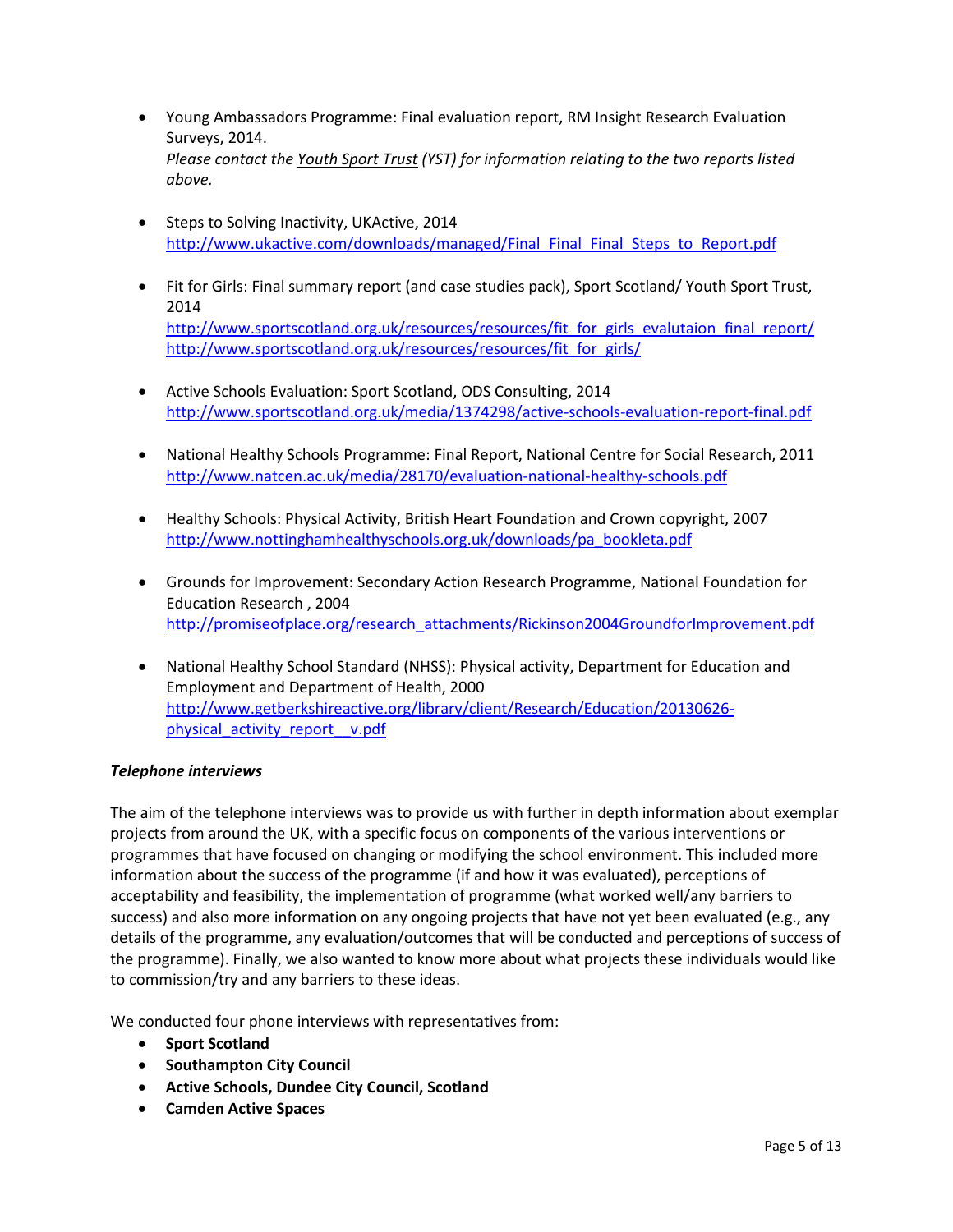# **Key findings:**

The findings from the reports and telephone interviews have been synthesized in the sections below to provide an overview of the key features of interventions and programmes that have attempted to modify the school's environment (physical, social and policy features) to increase adolescent PA along with the barriers to implementation and information about monitoring and evaluation.

# *1. Leadership (and teacher behaviours)*

- A **supportive school environment** is key to any wider changes to the school environment (regardless of what 'feature' of the school environment you are trying to change)
- There is a need to have **devoted staff** leading the initiatives and changes within schools for example, staff members as PA 'champions' (not necessarily PE staff).
- The key is that that staff become involved in initiatives and programmes to change the school environment because they *want* to – not because they have to.
- Schools should work towards **helping parents understand and appreciate importance of PA** for their children.
- This requires some level of **professional development** training to ensure the existing school workforce understand how and why changes need to be made and they are equipped to implement changes.



#### *Teacher behaviours*

- All teachers and school administrators should **encourage PA** in students
- All staff should have a role in the **supervision of structured and unstructured PA**
- All teachers **speak positively about PA** and encourage students to set and work towards a PA goal
- **PA is never used or withheld as punishment**
- All school staff are **positive role models** for PA it is important that children see teachers being active too.

#### *Examples of effective leadership*

**Workforce Development and School Sports Clubs, YST:** As part of establishing a wider YST initiative at Blessed Robert Sutton sports college Staffordshire, non-PE staff were recruited to help embed newly established sports clubs within the school and to help engage 'non-sporty' students and to make the clubs less formal than the more traditional sports clubs run by PE teachers.

**Fit for Girls, Sport Scotland**: One component in the Castlebrae Girls Project in Edinburgh (as part of a wider approach to increase girls' participation in PE and extra-curricular activities) was the establishment of a Friday breakfast club in which girls could engage in dancing or running and then eat breakfast together. This included other female members of staff also taking part alongside the girls.

**Active Schools, Sport Scotland**: Most of the funding for these initiatives goes to staffing. Specifically, the funding of Active Schools Coordinators and managers that facilitate the wider changes made within the school environment helps to develop school-club links, organise taster sessions and lead and organise consultation with students about ideas and programmes.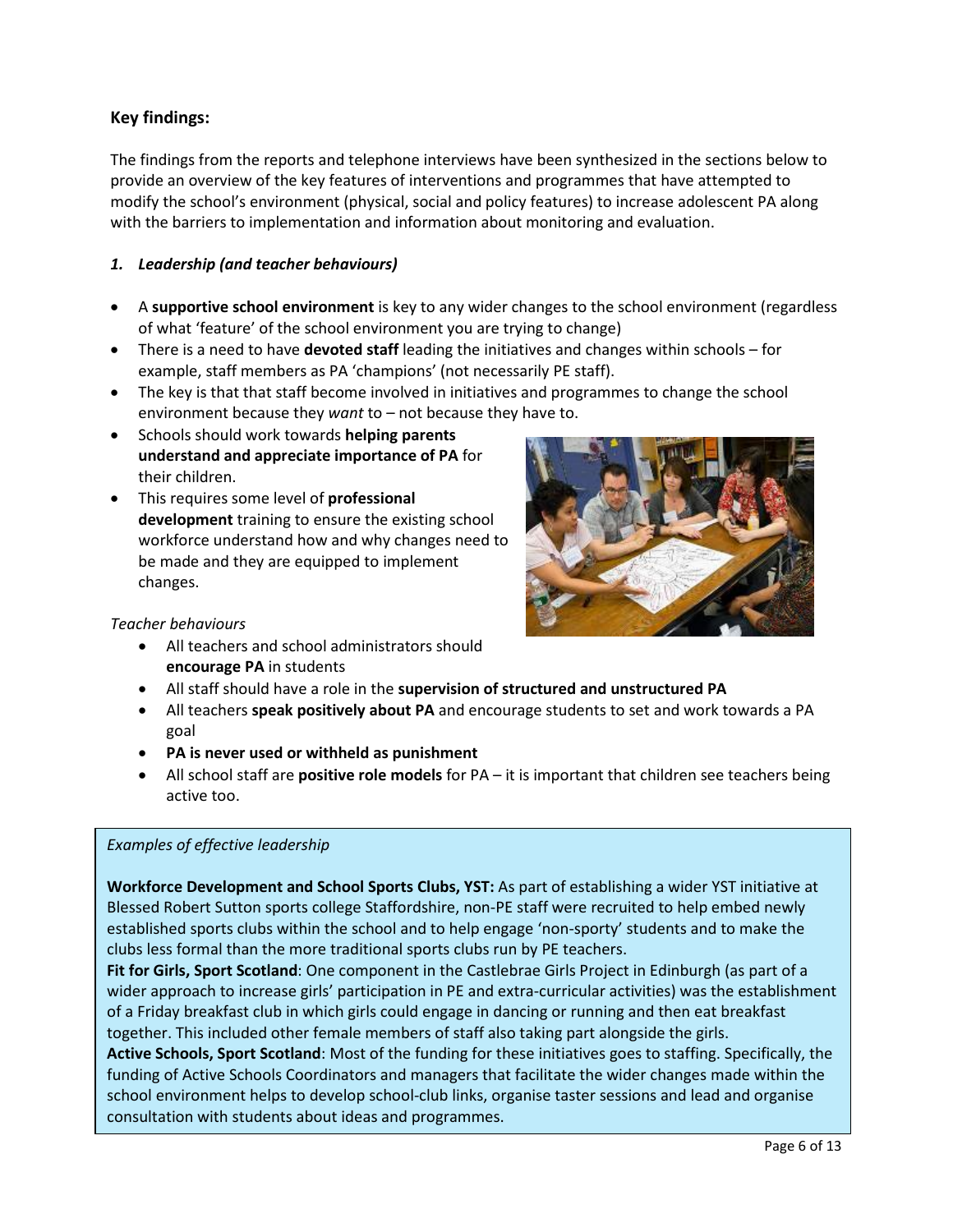# *2. School policies to support a culture of physical activity*

- All **students and staff should understand how and why PA is good for them** including the benefits beyond health (e.g., stress, anxiety, mental-well-being, self-esteem, concentration, school satisfaction etc).
- Schools should **prioritise PA** (includes embedding this priority within wider curriculum)
- Schools should provide more diverse (including more non-competitive) extra-curricular activities for students to be involved in – student input is essential here.
- Schools should **set targets for PA** and develop policies in order to achieve these targets.
- Important that the school **promotes and supports options for active travel** – including links to local and national initiatives where possible. For example, the provision of transport is essential for students that travel by bus from a long distance to enable them to take part in extracurricular activities.
- Schools should provide opportunities for **whole-school PA events** (intramurals, inter-form events etc.) – essential to have all students participating at some level, and ideally teachers too.



• Policies should **recognise and celebrate students who are involved in PA organisation** and those who participate in PA (both inside and outside school).

#### *Examples of changing the school culture*

**Active Schools and Fit for girls, Sport Scotland**: The Active Schools Coordinators are essential and central to initiating change for the wider school culture surrounding PA.

**Active Schools, Sport Scotland**: One example from a school in East Renfrewshire, Scotland was that as a result of the Active Schools initiative, there has been a wider cultural shift in that all students and teachers now wear tracksuits as part of uniform - PA is seen as just as important as any other part of the curriculum.

**National Healthy Schools Programme, Physical Activity report**: As part of the NHSP, schools attempted to increase the number of extra-curricular opportunities and diversify the activities that were available as well as providing access to equipment at break and lunchtimes (amongst other components).

#### *3. PA embedded in the curriculum*

- In order to create a culture of PA that runs through the school – PA should ideally be **embedded in the wider curriculum (beyond PE)**. This includes providing opportunities to be active throughout the school-day.
- Some **active lessons** should feature in the curriculum for all subjects.
- Students' PA participation (in school and outside of school) should be included in school reports and positively reinforced.

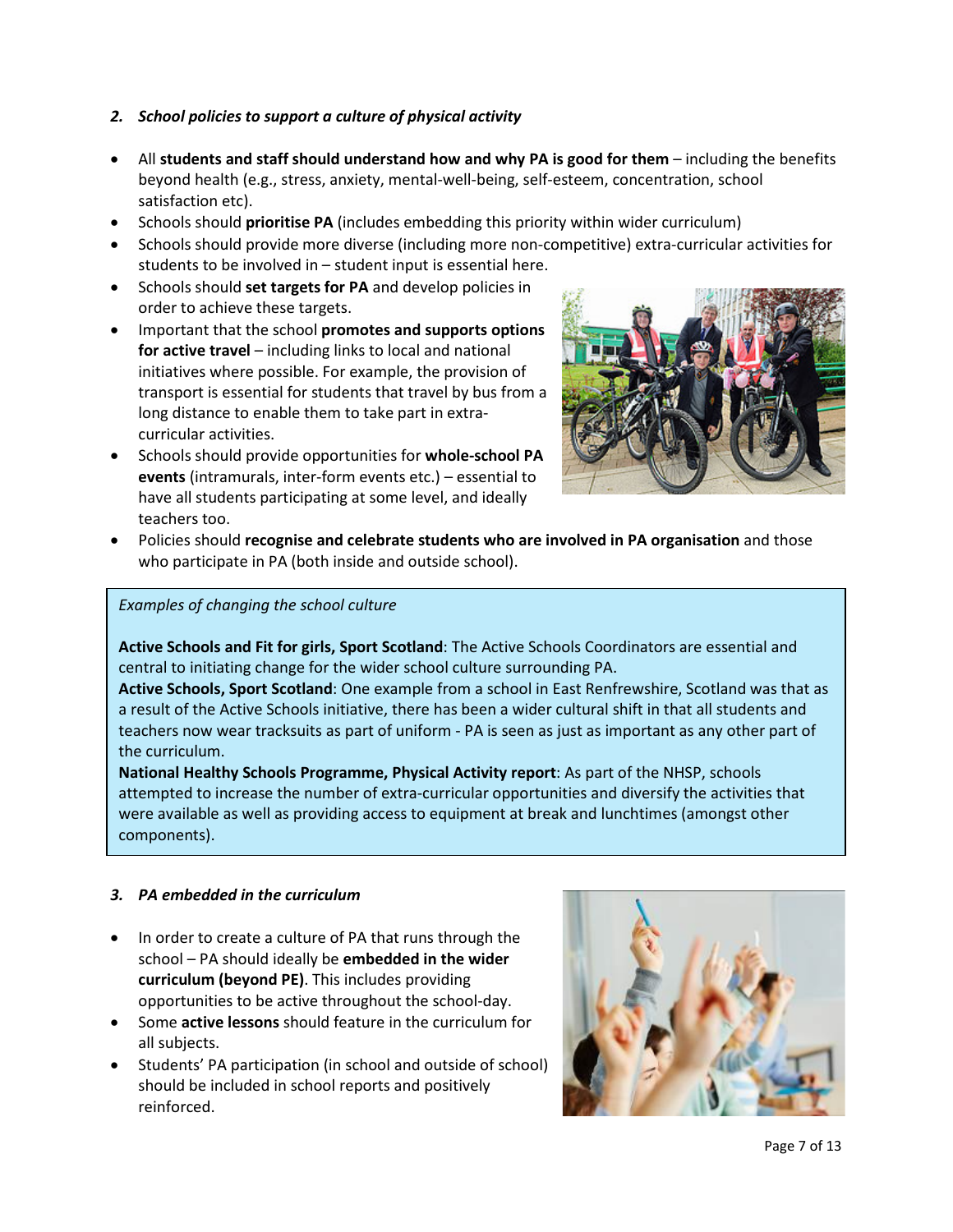• **'Active' classrooms** involve relaxing the rules to include active components of the lesson in which students are allowed to move around more than usual and potentially the use of active 'furniture' such as adjustable or standing desks.

*Although the idea of embedding PA within the wider school curriculum was referred to in multiple reports, there were no specific examples of curriculum focused intervention or initiatives that have focused on active lessons or classroom design in secondary school students.*

#### *4. Student led decision making and autonomy*

- Any changes to the school environment (physical, social or policy) should involve a **consultation with students**.
- Students should have **input into the activities** (intramural and extracurricular) – to ensure that they are age, gender and culturally appropriate
- The use of **student champions** to serve as role models to other students and to encourage peers to join the sports clubs and become involved in PA events is recommended.



#### *Examples of student led decision making*

**Workforce Development and School Sports Clubs, YST:** Involves training young people as leaders to deliver sport and PA opportunities in schools. The focus is on student led activities – sport clubs set up by young people for young people. The programme involves getting students to be in charge of organising and running inter-form competitions, with incentives for volunteering in such events. Students in schools are also linked with local clubs; students become the junior club champion to establish better links with local clubs.

**Young Ambassadors programme, YST:** At 'Middleton' school, the young ambassadors organised a school wide event (reflecting Olympic and Paralympic values) that targeted non-sporty students to be involved. Students used 'maths activities' to engage with a broader audients and to help students appreciate the way in which particular subject knowledge could be relevant to sport and PA. Students also redesigned and organised the summer school games day which involved opening-up the range of available sports and including fun activities such as crazy golf and Zumba dance in addition to mainstream athletics events.

**Camden Active Spaces:** This project involves the re-designing of existing playground structures. The design team worked with students and all their ideas were discussed and acted out prior to implementation.

**Active Schools, Sport Scotland** – All the initiatives involve consultation in schools with students, parents and teachers using school-wide surveys. For example, in Fife a consultation took place specifically with students who do not participate in PA, including those with low self-esteem. This facilitated the creation of greater opportunities to be active for these students. This enables approaches to be tailored to the individual school and needs of the students.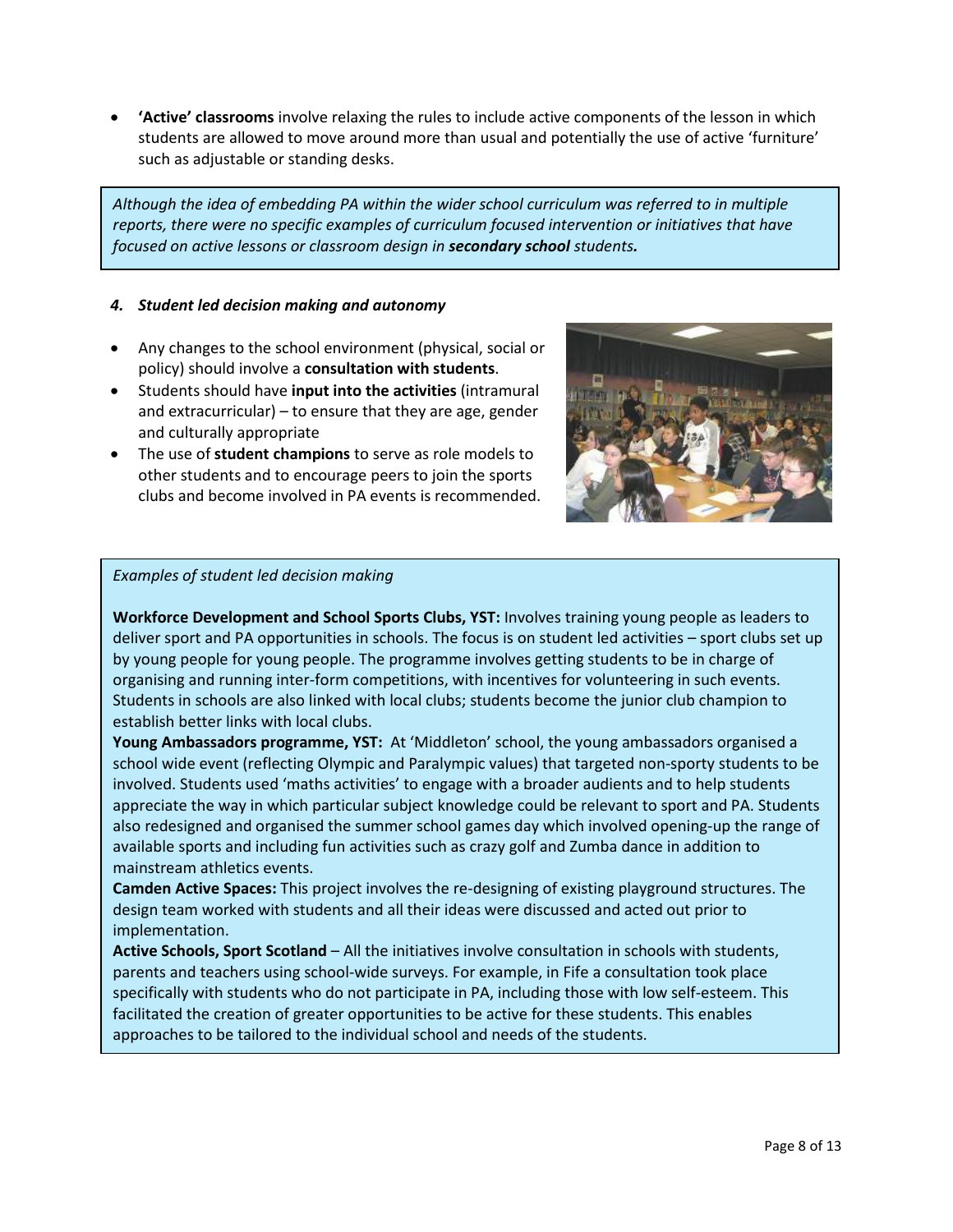*5. The physical environment (facilities and the outdoor space)*



- Children should be allowed to use school sports **facilities before and after school**.
- Agreements with local facilities and parks (if facilities not available at school site).
- Allow facilities to be **used by the wider community** where possible.
- **Consultation with students** about changes to their school's physical environment is crucial.

#### *Examples of changes to the physical environment*

**Workforce Development and School Sports Clubs, YST**: School facilities used as 'satellite' clubs (sessions put on by a local club on school facilities) so that students could encourage peers to come along and try out new activities.

**Camden Active Spaces**: New outdoor facilities in secondary schools (and primary schools). They are designed with the students to create original, imaginative, challenging structures in the playgrounds of schools in Camden.

**Active Schools, Sport Scotland**: In Argyll and Bute, there are examples of schools making the most of their local natural environment surrounding the school to overcome a lack of school facilities. This includes activities such as Nordic walking.

**Grounds for improvement**: All case studies involve detailed consultations with students about their school's outdoor design.

#### *6. The PE environment*

- PE policy should mean that all students receive at least **150 minutes of PE** per week.
- Policies should mean that students are at least **moderately active (e.g., equivalent of brisk walking) for at least 50%** of the lesson.
- PE should be well-planned, broad and includes a **wide range of activities** – student input is essential here.
- '**No excuse policy'**: all students must be involved in PE. All students can take part in PE – even if not



able to take part in physical activities. For example, activities can be adapted or students can be assigned to other duties such as an umpire or coach.

- Students receive feedback reports that illustrate PE achievements and how they can improve.
- **PE changing facilities** can be important for *girls'* motivation to participate in PE
- **PE kit policies** should be relaxed to allow girls to wear what is comfortable for them to facilitate participation.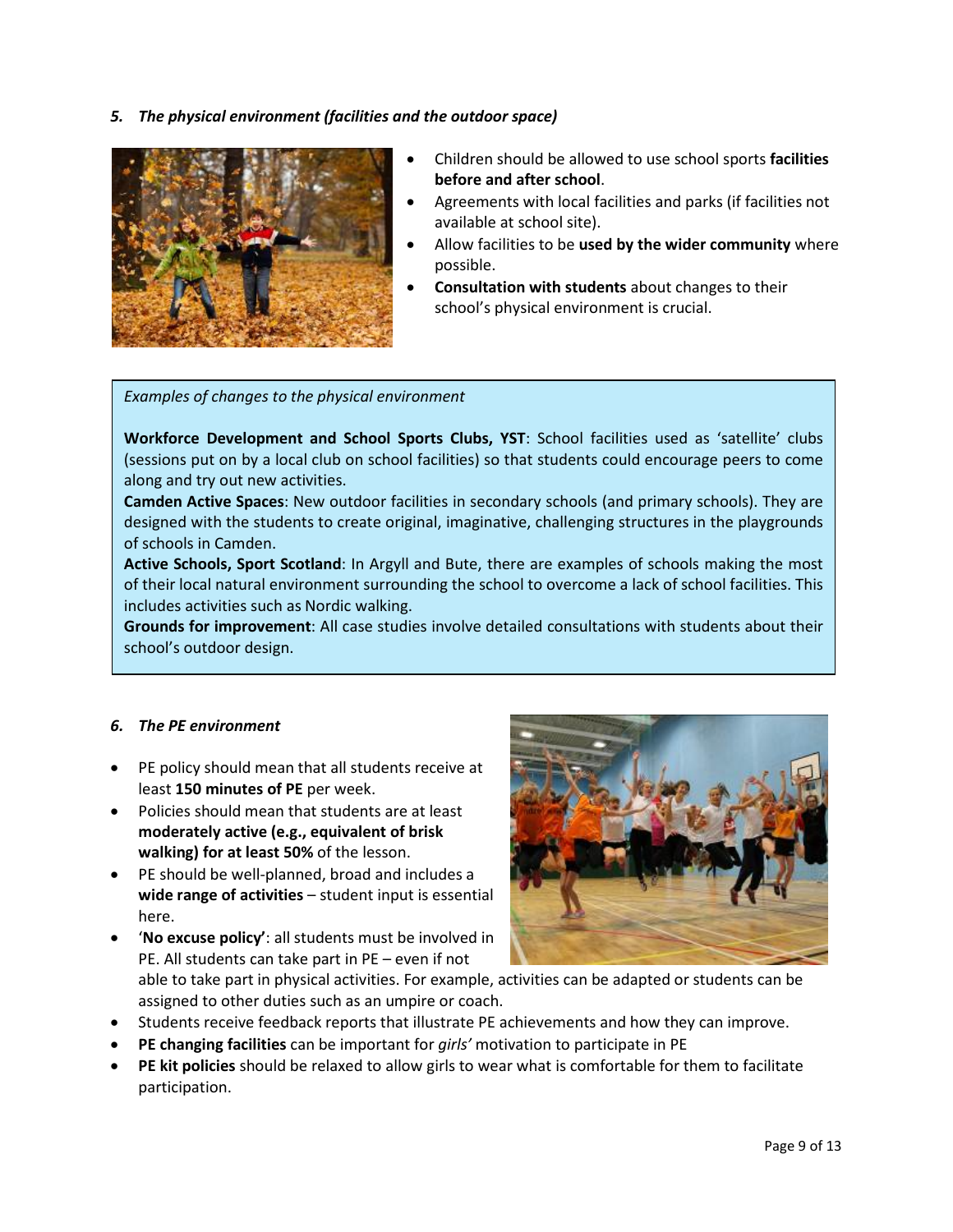#### *Examples of changes to the PE environment*

**Fit for girls, Sport Scotland:** In Castlebrae and Newbattle schools, hair dryers and straighteners were added to girls' changing rooms – which students can access in own time. Other components to improve the engagement of girls in PE were to add curtains/improve showers in the changing rooms. Other Fit for Girls components involve the school's purchasing PE kits (which are kept and washed at school). There are also some examples of girls selecting (and/or designing) a new PE kit. The Whitburn academy implemented a no excuse policy and also displayed a notice board and DVD player showing positive female role models being active, in addition to offering new activities offered in PE. **Nike/YST Girls in Sport initiative:** Aims to equip secondary school teachers with the appropriate skills and ideas to provide forms of physical education and sport opportunities that would foster long-term change in girls' involvement in sport. This involves grouping students by similar ability in PE, praising efforts and personal achievements, allowing relaxed rules around PE kit, involving girls in the planning and delivery of PE, and decreasing competitive clubs and increasing recreation and /or aesthetic clubs to promote female involvement.

#### *Barriers to changing the school environment*

A range of barriers to implementing change within secondary schools were reported across several documents and also within the telephone interviews we conducted. The most widely cited barriers to changing the school environment to facilitate PA in secondary schools were:

- A lack of **funding** (especially for secondary schools compared to primary schools);
- A lack of **resources** (including time) to implement changes;
- Wider pressure from educational bodies that **prioritise other subjects** over PE and PA in general.

#### *Monitoring and evaluation of school-environment interventions:*

- Of the reports we reviewed, there have been **very limited rigorous evaluations** of interventions or programmes that have attempted to change the school environment.
- The majority of the interventions and programmes highlighted in this report are 'complex' programmes and interventions that **comprise multiple components, targeting very different features of the school's environment** (e.g., policy change, changes to the physical environment and ultimately overall changes to the school's culture and ethos (i.e. the wider social environment). This makes a comprehensive evaluation very difficult.
- Most of the evaluations provide **anecdotal feedback from schools** regarding their perceptions of the programme and what impacts it has had (e.g., on pupil engagement in PE classes).
- Some of the more rigorous evaluations have utilised a **mixed-methods** approach in which they combine the monitoring of extra-curricular activities that are offered in schools, in addition to surveys and qualitative approaches such as focus groups and interviews with students, teachers and Active Schools Coordinators to explore impacts and outcomes of the programmes/interventions.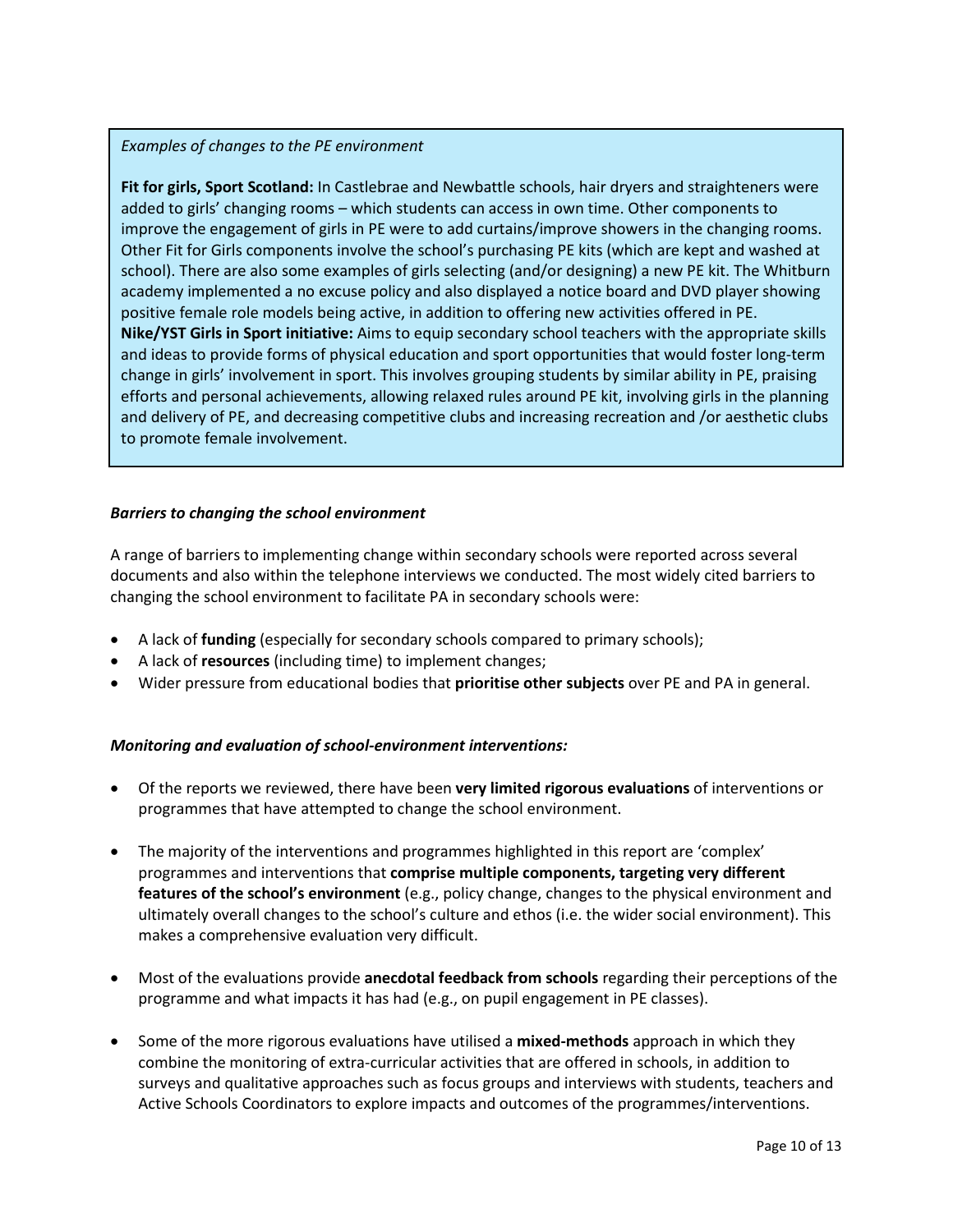- The evaluations have typically utilised **surveys** to measure student **participation** and engagement in sport and PA. However, these have usually been completed by a **proxy** (e.g., by Active School Coordinators) rather than self-reported by students in the schools taking part. Furthermore, these are **not** usually conducted at baseline (i.e., before the intervention is implemented), therefore limited conclusions about programme effectiveness can be drawn.
- Most of the 'impact' evaluation has focused on **participation** (in PE classes or extra-curricular clubs) rather than PA levels. There are no examples of objectively measured PA.
- There are some examples of positive effects on student **psycho-social outcomes** such as attitudes, knowledge, self-esteem, body-image, problem-solving skills –this is typically ascertained by qualitative feedback about the project.
- We identified very limited examples of rigorous **process evaluations** that have explored the fidelity of policy/environmental changes (e.g., was the intervention/programme delivered and implemented as intended?). Most of the examples monitored how many additional PA opportunities were established and how many students participated but did not look at wider processes such as teacher behaviours and the implementation of various policies.
- To our knowledge, there is only one example of a planned rigorous evaluation (i.e., measures objective PA) in which a local authority is collaborating with a University. Specifically, Camden Active Spaces is currently being evaluated in conjunction with UCL. This **longitudinal quasi-experimental design** utilises objective measures of PA and measures of children's behaviour, mental health, engagement and well-being. This study uses a (non-random) control school to be able to draw stronger conclusions about the effects of this intervention and thus represents a comprehensive planned evaluation.

#### *Reported challenges to rigorous evaluation:*

- A lack of **funding** to conduct a rigorous evaluation that includes baseline assessment of key outcomes, and objective measures of PA (and broader health outcomes) is a key barrier to improved evaluation.
- Reported difficulties in **monitoring students** (e.g., schools not willing to share information about students) in order to track changes in PA engagement over time.
- The nature of interventions and programmes to change the school environment is that they are **multifaceted and target several features of the school's environment**. This makes it difficult to know what change is driving the impact findings (e.g., is it the changes to certain policies or simply the provision of more extra-curricular opportunities)? Furthermore, these **approaches are often tailored to the needs of each school**; therefore the exact policies and broader environmental changes that the school makes will be unique to that school. This makes a blanket evaluation very difficult.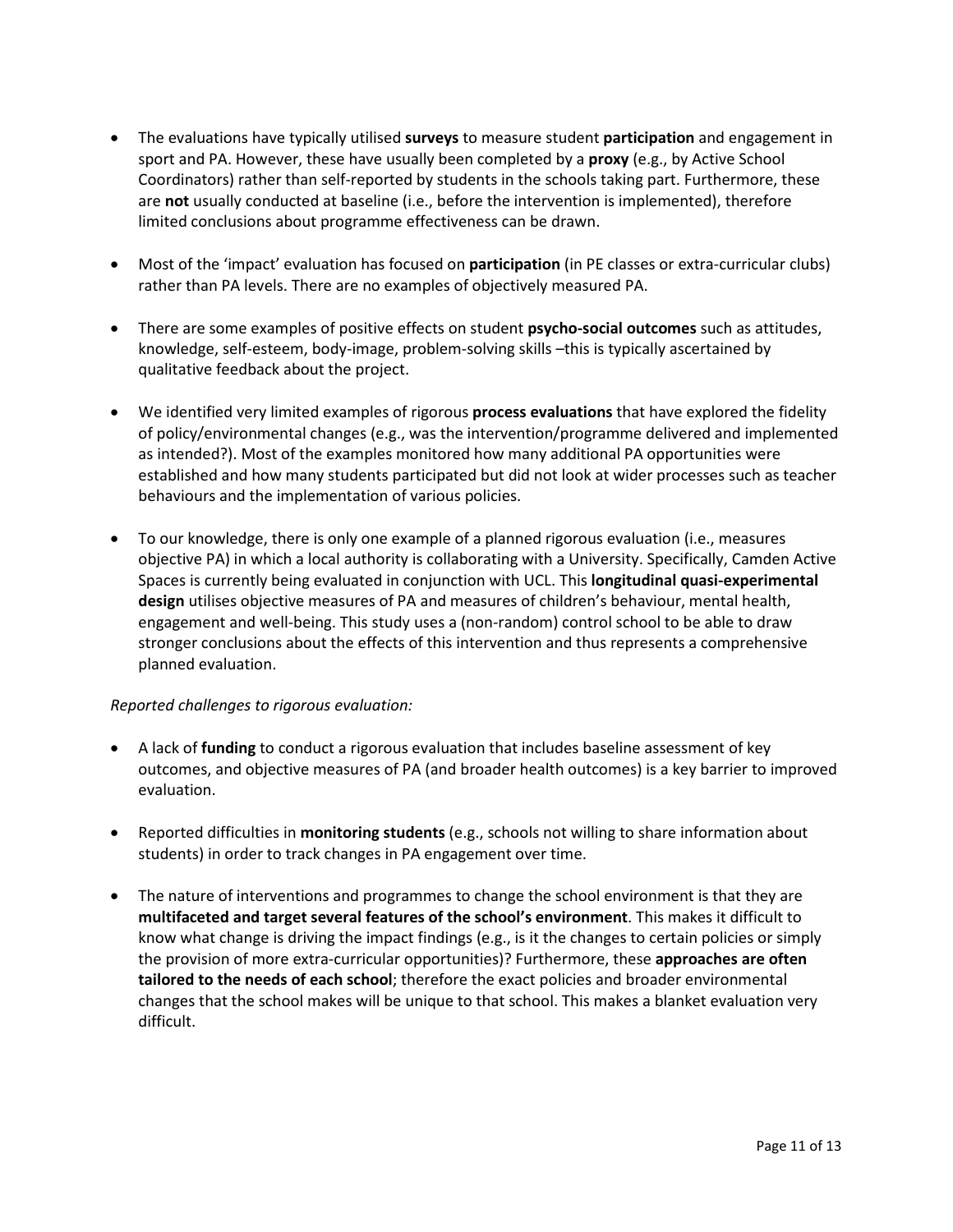# **Discussion of the main findings**

#### *Key Recommendations for creating active school environments*

Without rigorous evaluations of the intervention/programme components, the conclusions that can be drawn about their effectiveness are limited. However, across the multiple case studies highlighted within this report and the information collected from the telephone interviews, there appears to be several key recommendations for creating active school environments:

- It is consistently shown that **tailoring** approaches are the key to their success. A 'one size fits all' approach will not work in this context.
- A tailored approach to modifying the wider school environment to promote PA involves schools **consulting with students and staff** to make changes that reflect the students' needs. Other factors for success are **leadership and support** from within the school (and from outside sources such as Active School Coordinators).
- It is useful to think of schools as 'workplaces'; there is a need to focus on the **whole school outcomes** (i.e., not just target students but also target teachers and other staff) to promote PA and reduce sedentary behaviour as a means to reduce stress and promote more general psychological well-being.

Although several frameworks and guidance documents exist (e.g., National Healthy Schools Standard, WHO school policy framework, NICE Promoting PA for children and young people, Healthy Schools PA resources etc.) that outline how schools can promote PA via changes to their wider school environment, there remains very few rigorous evaluations of these sorts of initiatives in secondary schools.

- There have been no initiatives that have attempted to **decrease sedentary behaviour** during the school day or tried to change **classroom policies** (e.g., to incorporate activity breaks, active lessons or standing desks).
- Most initiatives in this report focus on the provision of extra-curricular activity or improvements to PE (i.e., opportunities for moderate-to-vigorous PA).

Taken together, this suggests that there needs to be a better understanding of what constitutes the school 'environment' (e.g., physical AND social/policy features) and also a shift in the wider understanding about how we can shift the *intensity* of activity – such as changing sedentary behaviour into light PA. This involves a movement away from the traditional outcomes of 'participation in sport' and 'bouts of moderate-to-vigorous PA'.

There appears to be consensus that to derive any change in students PA (and general health and wellbeing), interventions or approaches need to target the overall school culture and ethos. Although many examples of good practice and case studies highlight how this can be achieved (i.e., importance of strong leadership within the school), the examples should be provided with a reference to the UK education context. As reported in a recent BMJ article by Bonell and colleagues (2014), "participation in the National Healthy Schools Programme no longer benefits from governmental targets or funding. Ofsted reports no longer focus specifically on how well schools promote students' health or personal development. Personal, social, and health education (PSHE) remains a non-statutory subject, and schools